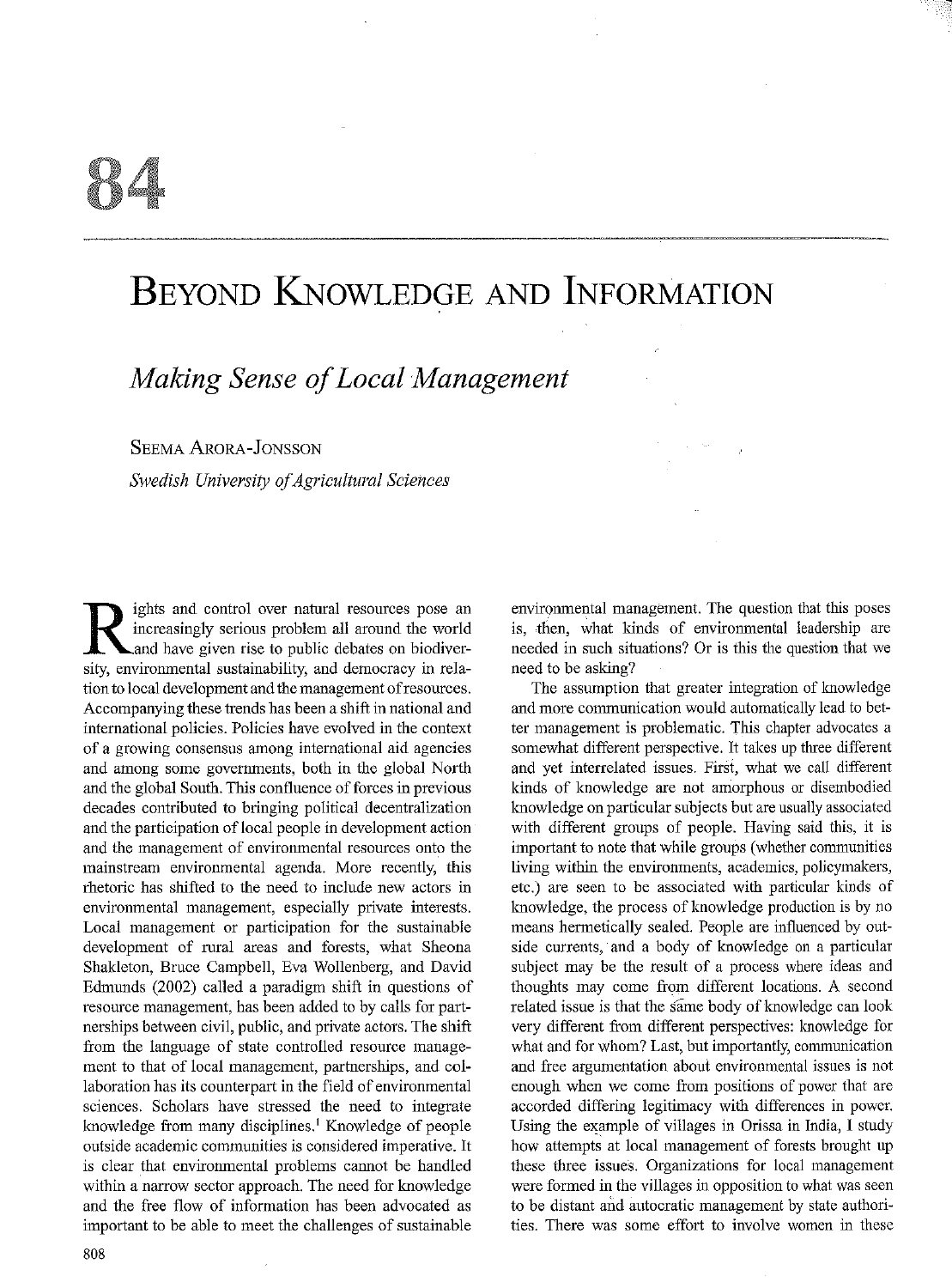otherwise maJe dominated local organizations, partly to **ensute efficiency but also to garner greater legitimacy as a**  people's organization. Many women were interested in being involved, but several also organized within their own women's groups. This parallel organizing by the women, initially supported by the local forest organizations, began to be Jooked upon as a challenge to the forest organiza**tions. The women's organizing questioned assumptions**  made by hoth local forest organizations and state authorities on what kind of knowledge is needed for the local management of the forests. Although both men and women believed that it was important to be able to have rights in forest management locally, the question of why they wanted local management and the meanings that different social groups ascribed to local management became a **source of differences.** 

Academics and development practitioners have advo**cated greater heterogeneity in local organizations working with environment and development issues as a means to**  represent different interests, and dialogue and argumentation as a means for a more sustainable environmental **management. However as the case shows, there is a need**  to go beyond the free flow of information and open communication. What is needed is stmctural change that enables different groups to represent themselves despite their different social locations and gendered inequalities. **It also calls for environmental leaders, men or women,**  who are able to respond to gendered and other social **inequalities and the care and management of the environ**ment. By Jooking at the attempts at local management in Nayagarh district in Orissa from the women's group and **not "community" organizations (that were in essence**  men's groups), I choose to take a vantage point that is seldom taken in analyzing development activities in the countryside. Leadership, especially in organizational studies, is often examined solely from the perspective of the organizations that the leaders are meant to lead. Taking a vantage point from outside of the organizations in Orissa brought into relief, not just the leaders, but also the role and responsibilities of the organization itself in relation to the rest of the community that it purported to **represent. Such a perspective gives rise to a different kind**  of knowledge or rather knowledge about the forests and **the organizations for its management but viewed from a different perspective?** 

In the following section, I begin with a discussion on **loeal forest management, gender, and its implications for**  what kind of questions we might need to contend for **demoeratic and sustainable environmental management. The seetian after that examines these questions on the**  ground and presents the case study of forest management groups in Nayagarh district in Orissa, India. Examples from the case study are then used in the following sections to analyze the three issues identified above: different kinds of knowledge and the need for communication between them, knowledge for whom and for what, and the limits of dialogue on this knowledge to act upon environmental

**issues. I eonclude with a discussion on the need to acknowledge different spaees for environmental decision**  making and what implications this mayhave for studies on environmental leadership.

#### **Local Forest Management, Gender, and Leadership**

The forests occupied and used by villagers in many parts of India are typically state property. Local groups composed mainly of men have been taking over the protection **and in some cases the management of forests in India (see**  Jefferey & Sundar, 1999) and are engaged in struggles with authorities for a measure of rights. However, in the multitude of local action groups working with local development in the countryside and in the context of devolution of political responsibility, what local management and **development mean is not neeessarily self-evident. Research**  has shown that the groups that hope to herald a new form of local democracy might be far from democratic (e.g., Sarin, Singh, Sundar, & Bhogal, 2003). Women in particular are excluded in different ways: They either are physically absent from local forest management forums or they find it difficult to actually influence the decisions taken (Agarwal, 2001; Arara-Jonsson, 2008; Lama & Buchy, 2004; Sarin & Ray, 1998). Bina Agarwal shows how these **new 6rganizations and eommittees rnay even erode former**  customary rights and access that women had to the forests. At times, a shift to new institutions could replace older **customs, eausing a breakdown in traditional rules of reci**procity and mutual aid with regard to the forests (Agarwal, 1994).

Research also has shown the degree to which women are responsible for everyday activities that make forest **protection and the existence of the eommunities possible**  (e.g., Harcourt, 1994). Despite the fundamental impor**tanee of their work, women are either marginalized in decision-making processes or their possibilities for exer**cising agency are curtailed vis-à-vis men. The goals of environmental sustainability and local democracy may well undermine those of gender and social equality and **entrench inequalities. Development practitioners and oth**ers working with nongovernmental organizations (NGOs) have called for the inclusion of women and other margin**alized groups in these eommittees and organizations.**  Schalars have advocated the need for a critical mass of women (Agarwal, 1997) in these institutions for more **equitable resouree management. The assumption is that once women are represented in these structures different**  groups would be able to bring forth their interests and argue for them. As Marcel Stoetzler and Nina Yuval-Davis note, conflicting interests and competing claims to truth are not always reconcilable, but at least the notion of dialogue shifts the discusiion to a terrain where stand**points can be argued about, rather than treated as givens**  (2002). L,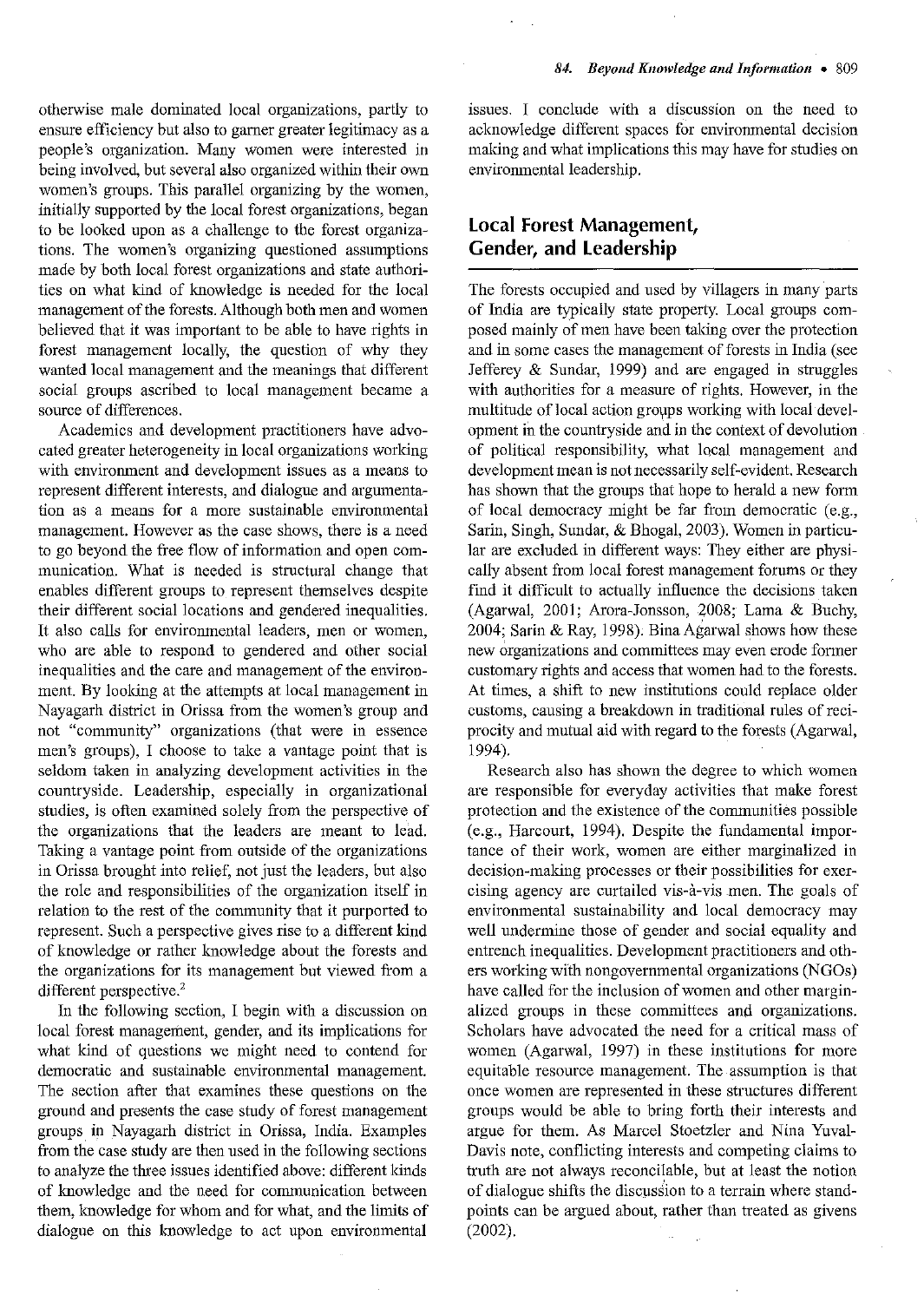#### 810 • XIII. ADDRESSING ENVIRONMENTAL INJUSTICES

In this chapter, I discuss the importance of this dialogue as well as its limitations given the structural inequalities in a community. I focus on the challenge that the women's groups in Orissa posed on how to organize for environmental management and the associated question of what kind of leadership this presupposes. An important insight was that we need to acknowledge the many different ways that people organize for environmental management (Arora-Jonsson, in press). Consequently, this means that environmental leaders need to be able to recognize multiple ways of caring for and managing the environment. The important question that they need to confront is that of what management and their leadership is for, especially keeping in mind social inequalities, such as gender.

Literature on gender and leadership comes mainly from countries in the North and from within the field of organizational studies. The absence of women in formal leadership roles has been an important concern. Scholarship has demonstrated that leadership is strongly connected to begernonie masculinities and a "male norm" privileging traits such as control, competition, independence, efficiency, and reason that function as excluding mechanisms for women leaders (e.g., Acker, 1990). In the little research on rural leaders, this appears to be also how rural leaders in agricultural politics are defined—as strong, aggressive, risk taking, and lmowledgeable (Pini, 2005). The desire to open leadership positions to women saw the emergence in the 1990s of the "female advantage" literature, which posited the existence of superior female leadership traits such as empathy, communication, and relationality (Binns  $\&$ Kerfoot, 2011). Despite their celebration of the so-called feminine side of leadership, critical gender analyses revealed that the new leadership discomses were firmly located within the old masculine paradigm of rationality and control (Sinclair cited in Binns & Kerfoot, 2011, p. 258). Others also consider the idea of the masculine and feminine division as problematic, arguing that this discourse perpetuates differences, making them seem natural, and that we need instead to understand the varieties in the categories of men and women (Billing, 2011).

I examine these assumptions in the following seetians and examine their relevance to questions of leadership in the envirorunental struggles of the forest communities in Nayagarh in Orissa, India. The male leadership that I describe in the following pages did not necessarily fall inta these categories. Yet ideas on the importance of contro!, efficiency, and the need to take on challenges systematically, one by one, influenced the ways in which their stmggles progressed.

#### Local Forest Management in Naygarh District, Orissa

Nayagarh is a district in the inland area of the state of Orissa in southeastem India. In the villages of Nayagarh

(first in 1993 and then in periods from 1998 to  $2000$ ) where the fieldwork was carried out, the population was predominantly Hindu. Most belonged to what were called the general castes in the area, and many were small agriculturists. For most of them, their small landholdings made living off the land precarious and many were dependent on produce from the forests. There were also several *dalit*  communities (lower castes) and tribal communities in the more forested areas. Accounts of scattered and active protection of the forests in the villages of Nayagarh in Orissa exist from as far back as the 1950s. They were given form in the village of Kesharpur and spread through networking activities all over the district from the mid-1980s onward. The villagers formed the Bruksha O' Jeevar Bandhu Parishad (BOJBP—Friends of Trees and Living Beings), a netwotk that spanned several villages. Many areas had been severely degraded, but consistent protection efforts bore fruit, and after relatively few years, the forests took root again, springs that had turned to a trickle started flowing, and wild animals began to be sighted in the new forests. Forest protection and management were carried out at great cost and at great personal sacrifice. The forestland was owned by the state, and the villagers had no legal authority for the work that they put into the forests. By 1992, the movement had spread to almost the entire district, and the men from the villages formed a larger federation called the Nayagarh Jungle Suraksha Mahasangha (The Nayagarh Forest Proteetian Federation). On my first visit to the BOJBP in Kesharpur in 1993, the movement was already regarded within development circles both nationally and internationally as a beacon for community forestry. I found that women bad beeh actively invalved in activities such as *Padayatras* (footmarches), in *dharnas*  (protest actions), and in arranging forest festivities but were not members of the BOJBP—nor were any women part of its decision-making arenas. They spread their message of forest protection and care through music, theater, and song at folk ceremonies and religious gatherings. This relational and communicative approach tapped inta a "vein of green spirituality in mral Hinduism" (Human & Pattanaik, 2000, p. 80). Further, the leaders' emphasis on involving everyone, their attention to social issues, drew both women and men into its fold.

Purther fieldwork in 1998 in the area showed that the women in the villages of Nayagarh had formed several groups in order to work with issues of interesi to them and to be able to avail themselves of funds from government agencies and nongovernmental organization programs for women's development. In group and individual interviews, several spoke of needing to have a federation of their own if women were to have any meaningful role in the joint forums for community forest management. The spirit and purposefulness of the women were contagious as I tried to understand how they exercised agency in questions of development and management. Their agency lay uneomfortably in the accepted descriptions of local management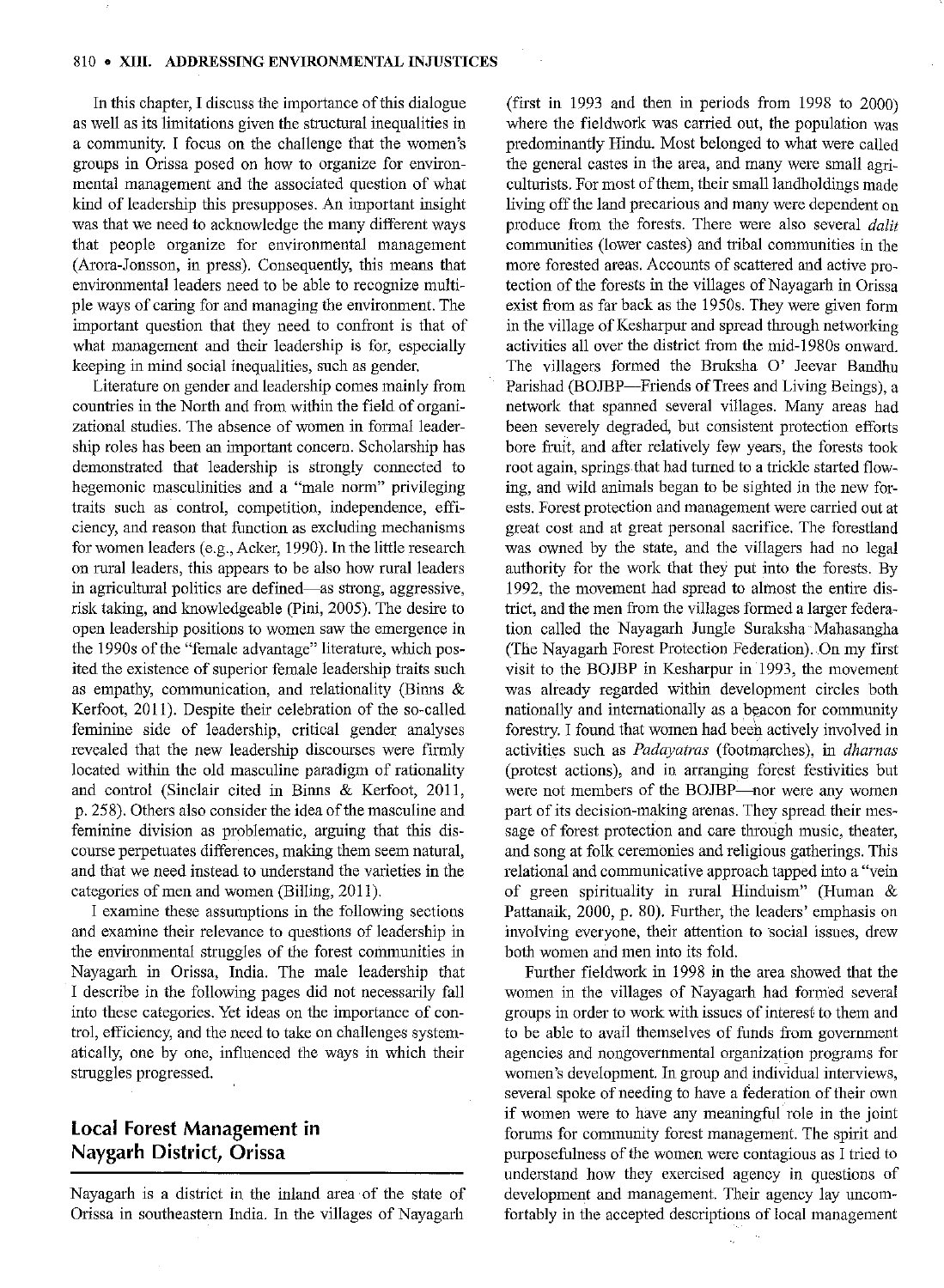**given by the men in the movement or in discussions both within academic and development circles about how**  women were to be involved in forest organizations. **Conventional development interventions often call atten**tion to the need to make women aware, to educate them in order to increase their capacities to be able to take part in **environmental and development decision making. The**  underlying assumption in such thinking is that the women **are deficient in what is needed for development and environmental decision making. The usual allusions to "needing to make women aware" or "have them join the associations" were far from the ways in which the women**  themselves spoke about their actions. l realized ihat it was from the vantage point of the women that I wanted to understand local management.

#### **Different Kinds of Knowledge**

Much has been written about women's knowledge about the environment and traditional knowledge that gets **ignored in scientific management of the forests and other**  natural resources. In Nayagarh, the women argued for the need to look at the work that they were doing in the forests to be able to formulate management plans that took account of their interests. Since the early decades of devel**opment work in the South, there has been growing concem**  with the distinct roles and interests of women as the managers of natural resources, especially forests (e.g., Agarwal, 1992; Guijt & Shah, 1998; Harcourt, 1994). Feminists have linked gender differences and resource management in ways that cover a wide spectrum. The bonds of the **feminine to nature and women's unacknowledged work in the forests in Orissa and more generally in India have been**  the subject of considetable research (Abramovitz, 1994; Apffel-Marglin, 1996). Ecofeminists contend that there are parallels between environmental degradation and the oppression of women and a mistreatment of both by a **male-dominated instrumentalist science (Mies & Shiva,**  1993; Shiva, 1989).<sup>3</sup> Ecofeminism has been important within feminist thinking for treating the nonhuman world **as an active subject, not as a resource to be mappedor only a cultural construction. However, such a perspective also**  essentializes women and gendered concerns (cf. Agarwal, 1992), and it is not always useful in understanding and problematizing the complexities and differences among and between women and men in their relationships to the **environment.** 

**Feminist environmentalism, as articulated by Agarwal**  (1997), argues that people's respanses to the enviromnent need to be understood in the context of their material reality, their specific forms of interaction with nature, and **their dependence on its resources for survival—a gender** division of labor, property, and power. Such an approach in the case study in Nayagarh is a useful point of departure to understand the different groups of women and their

relationship to the forests. For the women in the higher castes, it was not seen as appropriate to go to the forests on their own, though they did spend time on the outskirts of the forests, collecting seeds and planting fruit trees. Although not all groups of women were active in the forests or dependent on fuelwood from the forests, the forests **were an important part of their lives. The women, espe**cially from the *da/il* hamlets in the villages and the tribal villages spent almost entire days in the forests collecting fuelwood and other nontimber forest products, such as berries and herbs. Despite being a place of hard and heavy **work, the forests were in many ways also a social space for the women to 'meet. For many younger women, it was a**  space away from the confining rules of the home, the men, and older women.

The focus of the local forest organizations was on protection of the forests and the economic distribution of the produce from the forests. According to them, the women's concerns were different and not immediate and could be taken up later once the main questions had been looked inta. However, the women's groups in Nayagarh thought **differently. First, in their view, these issues were insepara**ble and needed to be viewed together. Second, to be able to take part in the forest organizations in any useful way, they needed to be able to deal with issues that marginalized them and discriminated against them. As one of the coor**dinators for the women's groups said, "There is no point in**  talking about the environment if the women have no power themselves" (personal interview, 1998). The different knowledge that the women had due to their different experiences needed to be recognized. But it was equally important for them to be able to communicate that knowledge and their concerns at the forestry forums themselves. It was important to have a communication between the groups on their own terms in order to be able to achieve a **sustainable and demoeratic environmental management.**  The "gendered science of survival" (as elaborated by feminist political ecologists Dianne Rocheleau, Barbara Thomas-Slayter, and Esther Wangari, 1996) in relation to the forests showed that the knowledge needed for forest management in Nayagarh was not only about economic benefits of timber and fuelwood. It was also about the use of the forests for daily sustenance and as a social space.

#### **Knowledge for What and for Whom**

"Stmggles over resources are shaped not only by material forces and political power but also by the ideologies and **understanding of what is meant by the enviromnent"**  (Bhavnani, Foran, & Kurian, 2003, p. 16). Closely tied to the issue of different knowledge was the issue of what counted as work in the forest and whose definitions of the forest were taken as legitimate. By excluding the women's issues as less important and something that would be taken **up at a later date once the important issues were sorted out,**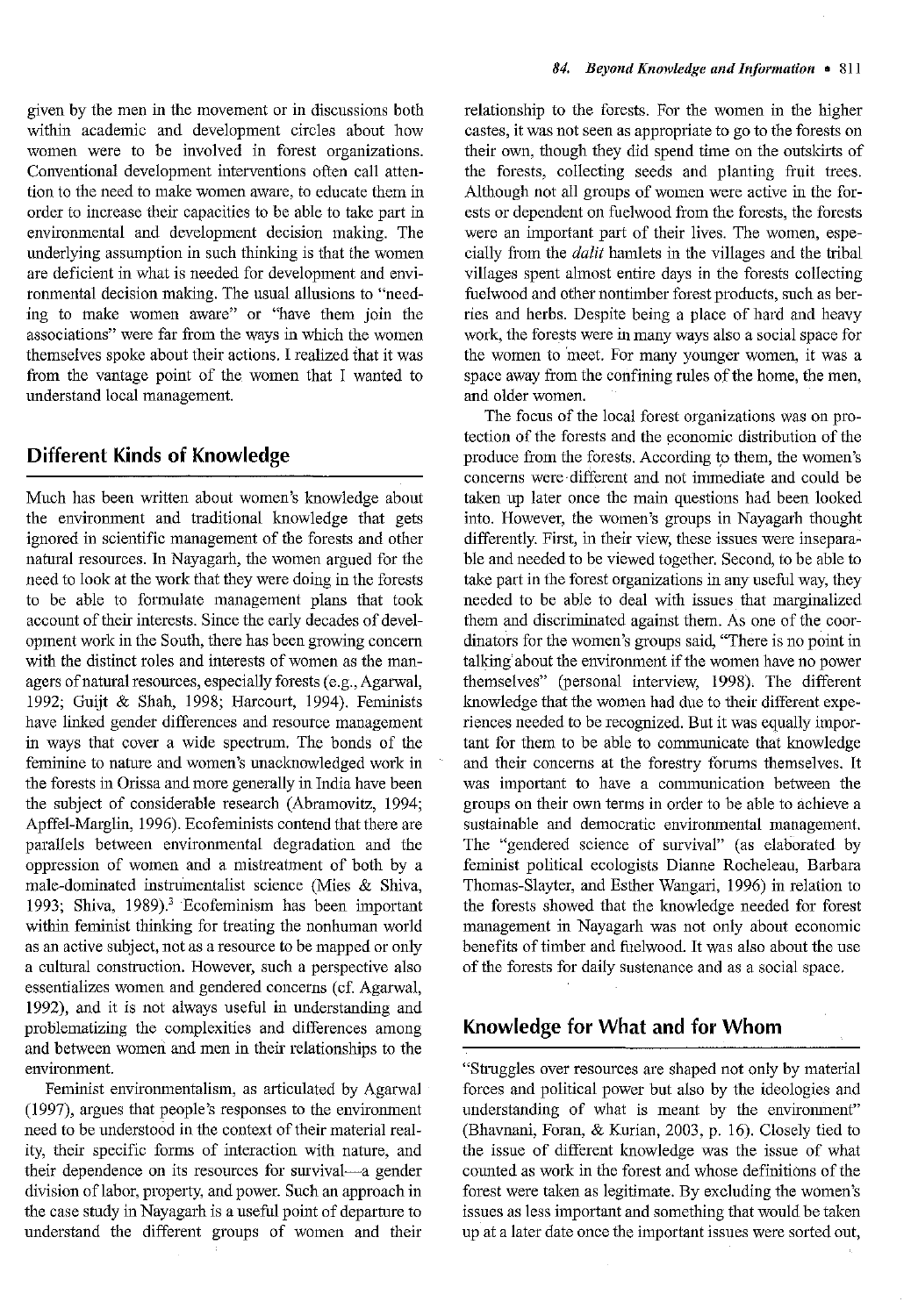the men had assumed the privilege of defining what knowledge was important for forest management. Both women and men in Nayagarh, by and !arge, welcomed the idea of local management, but they tended to give different meanings to it. At one or two meetings that the women did attend and were able to speak out, they spake of the work that they did in the villages as important to take into consideration, such as keeping community areas clean, tending to backyard plantations, and other such work in the villages and the forests.

In the opinion of the women, the knowledge among different groups in the community needed to be taken in the connnunity perspective and not separated .into different categories or limited to the protection and management of the forests. In the early days of the BOJBP, the movement had centered on activism by men, women, and children from several castes. The inclusion of the everyday, the spiritual, and the interlinking of development and environmental needs proved to be BOJBP's success in the early days. The BOJBP male leaders had advocated eradicating caste differences and the need for overall social development and women's upliftment was an important part of their ideology. However, with the increasing formalization of rules and routines, the larger social agenda gave way to a concentration on the environmenta1 agenda. Outside knowledge and discourse also had a major part to play in these developments. Organizations working on environmental issues seized upon this example of community management and the intense focus on the forest issue by development practitioners, and nongovernmental organizations contributed to the overshadowing of the larger social and political agenda that had made the movement strong in the villages.

For the women, Iocal management was more than the management of the forests. There was a need to put the forests into perspective. What was needed was a wellfunctioning community where all members felt able to contribute with their knowledge. The discussion at forestry forums became limited to questions that concerned mainly economic benefils from the forests and expert knowledge about the forestry and associated legal issues. Unfortunately, this proved to be detrimental to the environment since the movement lost much of its support base when people lost their reasons for involvement in the movement. How these issues affected the community as a whole were not taken into account. The reasons for the participation of various groups, the social, emotional, and spiritual aspects of the forests for which people valned the forests, were excluded from consideration. The arguments of the women in several women's groups for taking up multiple issues that they saw as being interlinked was an effort to have a wider perspective on the forests and to link them to everyday life. But it was also a question of power relations---whose opinions (and definitions) were considered to be relevant. By widening the agenda, they also sought to make space for themselves to be heard—about the forests. It was a question of what constituted community forestry, that is, the meaning of *community* forestry.

#### Limitations of Dialogue

Efforts by several members of the forest organizations and the forest federation to include women in their organizations may be assumed a step toward more equitable forest management. In political thought, arguments for inclusion usually build on ideas about deliberative democracy that bring into being a platform where different standpoints and knowledge can be communicated to each other for the benefit of the community and the forests. However, not all women were as hopeful of real change by being included in the forest organizations. The pattem to be followed was to have two women and three men from every village. Women who had formed groups in the villages felt that they needed to be present in a group to be able to make any real difference at the forest meetings. In many places, social customs and mores often came in the way of women being able to speak at the meetings. The presence of older men and relatives automatically excluded those women with relatives present at the meetings to be able to speak out or to question the decisions taken. Since at the outset questions taken up by the women's groups were considered less important and their views on the forests uninformed, the question was not only one of if they were able to speak but also one of who would listen. Their presence in meetings served to legitimate the forest organizations rather than lead to demoeratic management.

The inclusion of a few women does not satisfy the needs of all women, nor do these women necessarily represent all other women. As I cited from Stoetzler and Yuval-Davis (2002) earlier, the inclusion of different groups does lead to the important aspect of bringing different standpoints to the table. Focus on dialogue has the potential of bringing to attention that women may have different interests not only because of their gender hut also because of their social locations and power relations vis-àvis men as a group. Their standpoint can then be disenssed rather than taken as *women's views* on particular issues and not worthy of discussion. Sexual identity need not be taken as a guarantor of the worth of knowledge.

Nevertheless, the limitations of relying solely on dialogue were clear to me after attending a meeting of the forest organizations with NGOs from Bhubaneswar, the capital city of Orissa. Several men made long speeches at the meeting. In a large hall with men, there were four women present. However, they did not say anything at the meeting. When I met the women in their village a few days later, I asked them why they had come to the meetings. They told me that they wanted to tell the NGOs from outside about the important work that the women's groups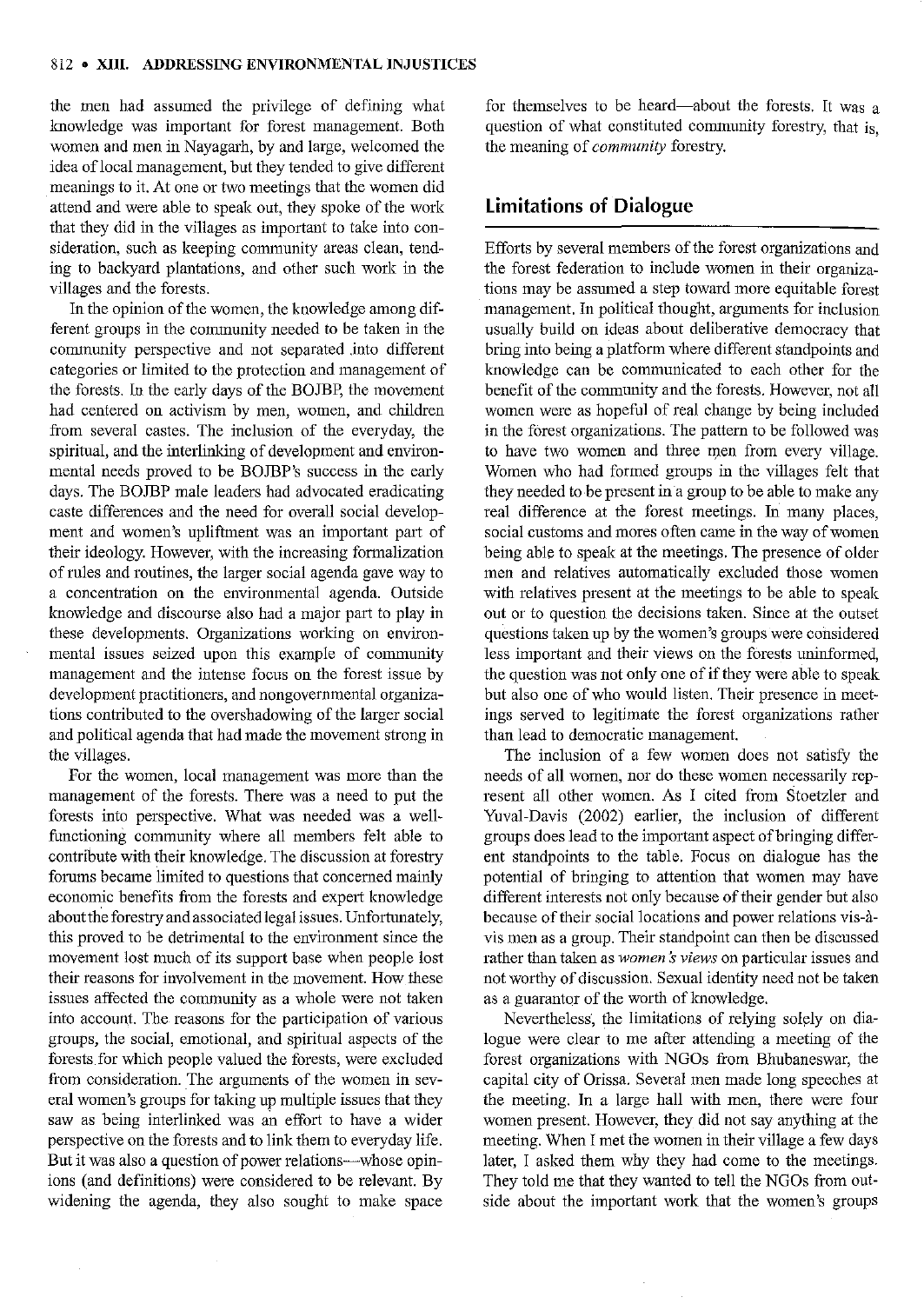were doing in the villages and the forests, but that they had been unable to do so in between the long speeehes made by the men and an agenda that was already set without them. Interrupting the men and arguing for space for themselves **was not an option available to the women.** 

The question of language is important. As Margaret Kohn points out, language competence is not shared equally by everyone. For the men in the forest organizations who were used to making speeches and talking in public, expressing their views and winuing approval for their arguments was not unusual. According to Kohn, a **purely discursive vision of politics has a tendency to repro**duce the status quo. Empirical evidence indicates that political struggles that take place on the basis of deliberation are heavily weighted in favor of the elites. By appealing to the standards of rationality and reason, discursive democracy masks an irrational core at the heart of its project. She argues for a different definition of politics, **rooted in struggle and contestation, for structural or insti**tutional change in the basis of power (2000, p. 417).

The women's groups in several villages in Nayagarh believed that they needed to be together to be able to make **a difference at farestry meetings. Two women from every**  village who did not know each other was not enough to **represent women's issues. Women needed to be in a "criti**cal mass" at forestry meetings. But beyond the need for a **critical mass, the women's groups argued for their own**  federation of women's groups. They did not think that **waiting for the forest organizations to take up their issues**  was an option for them. They argued to be able to participate in the forest discussions from their groups as wellgiven their structural inequalities, such as inability to **express themselves and their position at the meetings.** 

#### **Summary**

The struggle of the women's group in Nayagarh to work with issues that specifically concerned them as well as village and forest issues brings to the fore the challenge of going beyond free information and knowledge. First, many women did have different ways of knowing about **their environments due to their different ehores and positions in the communities, although as women they were**  not necessarily the sole passessors of that lmowledge. Second, women possessed lmowledge needed for management based specifically on their experiences, but that was linked inextricably to other parts of village Iife. However, these links were disregarded as irrelevant to the knowledge needed in the public sphere of forest management, thus, stripping forest management of many of the underlying meanings that it held for many women as well as men **in the communities and weakening support for the move**ment. Third, unequal gender relations in their communities made the idea of dialogue and discursive democracy

**limiting. Greater expert lmowledgc or greater information**  was not helpful for them if there were not at the same time a change in the structural basis of power relations. The way in which they achieved this temporarily was by having their own groups that could bring up questions that were important for them. There is a belief that greater knowledge and accessibility to expert knowledge would solve many of the environmental crises faced by men and women today. This is undoubtedly important. However, without demoeratic structures that made this flow of knowledge possible, access to knowledge becomes **irrelevant and dissemination of such lrnowledge without much use.** 

This has important implications for environmental leadership. In studies of gender and leadership, the organization is usually a given, and the work and knowledge considered relevant is that which takes place in the public sphere. This was certainly not the case in Nayagarh. **Women's community work was often an extension of the private and domestic work and not necessarily remuner**ated. Similarly, in their organizing, the women straddled the public and the private (Arora-Jonsson, in press). They warked with a range of issues, and they justified many of **their decisions not only by eecnornie motivations but also**  in terms of the social. They emphasized the need for spiri**tual and emotional ties to the environment and to each other in the community. By choosing to organize sepa**rately, they also highlighted gendered inequalities in environmental management. This makes it imperative for us as **academics, development practitionei:s, and policymakers**  to look beyond the obvious and beyond mainstream organizations to recognize different knowledge and forms of **organizing for environmental management.** 

Rather than questioning what kind of environmental leadership we need, we might need to examine what that **leadership is for? For the women in the communities, it**  was impossible to separate the struggle for local environmental management from gender equality in the villages. In Nayagarh, the women in the groups tried to bring in questions of the everyday work that they did in the villages—the social, spiritual, and the emotional—that were **intrinsic to the question of forests but remain hidden in discussions on environmental management. They tried to**  make the micropractices of everyday life congruent with **overarebing discourses on environmental sustainability**  and demoeratic management. And by local, they meant both men and women. They spake of needing local environmental management for a better life for themselves **and their communities and for a more responsive and sustainable environment. By disregarding the everyday or,**  as Judi Marshall Wiites, "the grief and pain" (Marshall, 2011) that accompanies the everyday or the joy needed for **change, we make it impossible to respond to present chal**lenges. "If change for sustainability is possible we need to **pay less attention to organizations and more to broader**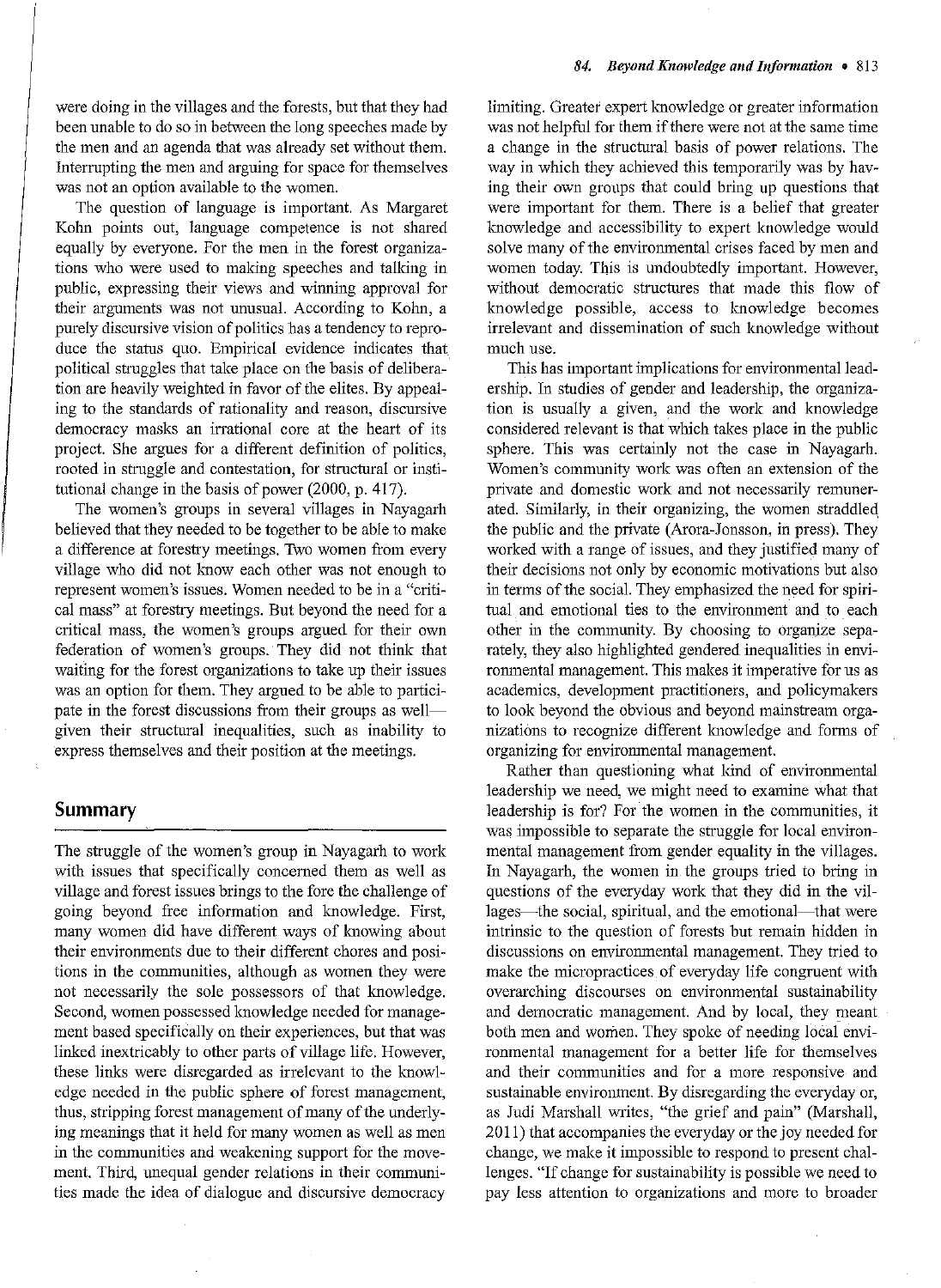notions of society and the textures" (Marshall, p. 277). Leadership needs to recognizc how the environment is already being organized and for what purpose. We need to value multiple forms of knowing and leadership needs to work with that. It is important for leaders to acknowledge, as Haraway writes, that "there will be no natnre without justice. Nature and justice, contested discursive objects embodied in the material world, will become extinct or survive together" (Haraway as quoted in Marshall, 2011, p. 278).

#### References and Further Readings

- Abramovitz, J. N. (1994). Biodiversity and gender issues: Recognizing common ground. In W Harecurt (Ed.), *Feminist perspectives on sustainable development* (pp. 198-211). London, UK: Zed Books.
- Acker, J. (1990). Hierarchies, jobs, bodies: A theory of gendered organizations. *Gender and Society,* 4(2), 139-158.
- Agarwa1, B. (1992). The gender and environment debate: Lessons from India. *Feminist Studies, 18(1),* 119-158.
- Agarwal, B. (1994). *A field of one's own: Gender and land rights in South Asia.* Cambridge, UK: Cambridge University Press.
- Agarwal, B. (1997). Enviromnental action, gender equity and wornen's participation. *Development and Change, 28(1),*  1-44.
- Agarwal, B. (2001). Participatory exclusions, community forestry, and gender: An analysis for South Asia and a conceptual framework. *World Development*, 29(10), 1623-1648.
- Apffel-Marglin, F. (1996). Rationality, the body, and the world: From production to regeneration. In F. Apffel-Marglin & S. A Marglin (Eds.), *Decolonizing knowledge: From development to dialogue* (pp. 142-182). Oxford, UK: Ciarendon Press.
- Arora-Jonsson, S. (2008). A different vantage point: Decentralization, wornen's organizing and local forest management. In C. J. P. Colfer, G. R. Dahal, & D. Capistrano (Eds.), *Lessons from forest decentralization: Money, justice and the quest for good governance in Asia-Pacific* (pp. 49-66). London, UK: Earthscan.
- Arora-Jonsson, S. (2012). *Gender, development and environmental governance: Theorizing connections.*  London, UK: Routledge.
- Bhavnani, K., Foran, J., & Kurian, P. A. (Eds.). (2003). *Feminist futures reimagining women, cultures and development.*  London, UK: Zed Books.
- Billing, Y. D. (2011). Are women in management victims of the male norm? *Gender, Work and Organization, 18(3),*  298-317.
- Binns, J., & Kerfoot, D. (2011). Engendering leadership: Dedicated to the spirit and the scholarship of the later Joan Eveline. *Gender, Work and Organization, 18(3)*, 257-262.
- Devall, B., & Sessions, G. (1985). *Deep ecology: Living as if nature mattered.* Salt Lake City, UT: Peregrine Smith Books.

#### Notes

l. For example, see a recent issue of the journal *Environmental Conservatian* (Thernatic section. Interdisciplinary Progress in Environmental Science and Management, 2011).

2. The approach and the case in relation to environmental govemance are described in greater length in Arora-Jonssan  $(2012)$ . The argument here builds on that work and is analyzed here specifically in relationship to questions of leadership.

3. They share with "deep cco1ogy" (Devall & Sessions, 1985) the conviction for the need for a new cosmology.

- Guijt, I., & Shah, M. K. (Eds.). (1998). *The myth of community: Gender issues in participatory development.* London, UK: Intermediate Technology.
- Harcourt, W (Ed.). (1994). *Feminist perspectives on sustainable*  development. London, UK: Zed Books.
- Human, J., & Pattanaik, M. (2000). *Community forest management: A casebook from India.* Oxford, UK: Oxfam.
- Jefferey, R., & Sundar, N. (Eds.). (1999). *A new moral economy*  for India's forests? Discourses of community and *participation.* Thousand Oaks, CA: Sage.
- Kohn, M. (2000). Language, power, and persuasion: Towards a critique of deliberative dernocracy. *Constellations,* 7(3), 408-429.
- Lama, A., & Buchy, M. (2004). Gender, class, castc and participation: Community farestry in central Nepal. In S. Krishna (Ed.), *Livelihoads and gender: Equity in community resource management* (pp. 287-305). Thousand Oaks, CA: Sage.
- Marshall, J. (2011). En-gendering notions of leadership for sustainability. *Gender*, Work and Organization, 18(3), 263-281.
- Mies, M., & Shiva, V (1993). *Ecofeminism.* London, UK: Zed Books.
- Pini, B. (2005). The third sex: Women leaders in Australian agriculture. *Gender, Work and Organization, 12(1* ), 73-88.
- Rocheleau, D., Thomas-Slayter, B., & Wangari, E. (1996). *International Studies c!fWomen and Place series: Feminist political ecology: Global issues and local experiences.* London, UK: Routledge.
- Sarin, M., & Ray, L. (1998). *fVho is gaining? fVho is losing? Gender and equity cancerns in joint forest management.*  New Delhi, India: Society for the Promotion of Wasteland Developrnent.
- Sarin, M., Singh, N. M., Sundar, N., & Bhogal, R. K. (2003). *Devolution as a threat to demoeratic decision-maldng in forestry? Findingsfrom three states in lndia.* London, UK: Overseas Development Institute.
- Shaldeton, S., Campbell, B., Wallenberg, E., & Edmunds, D. (2002). *Devolution and community-based natural resource management: Creating spacefor local people to participale and beneflt?* London, UK: Overseas Deve1opment Institute.
- Shiva, V. (1989). *Staying alive: Women, ecology and development.* London, UK: Zed Books.
- Stoetzler, M., & Yuval-Davis, N. (2002). Standpoint theory, situated lmowledge and the situated imagination. *Feminist Theory, 3(2),* pp. 315-333.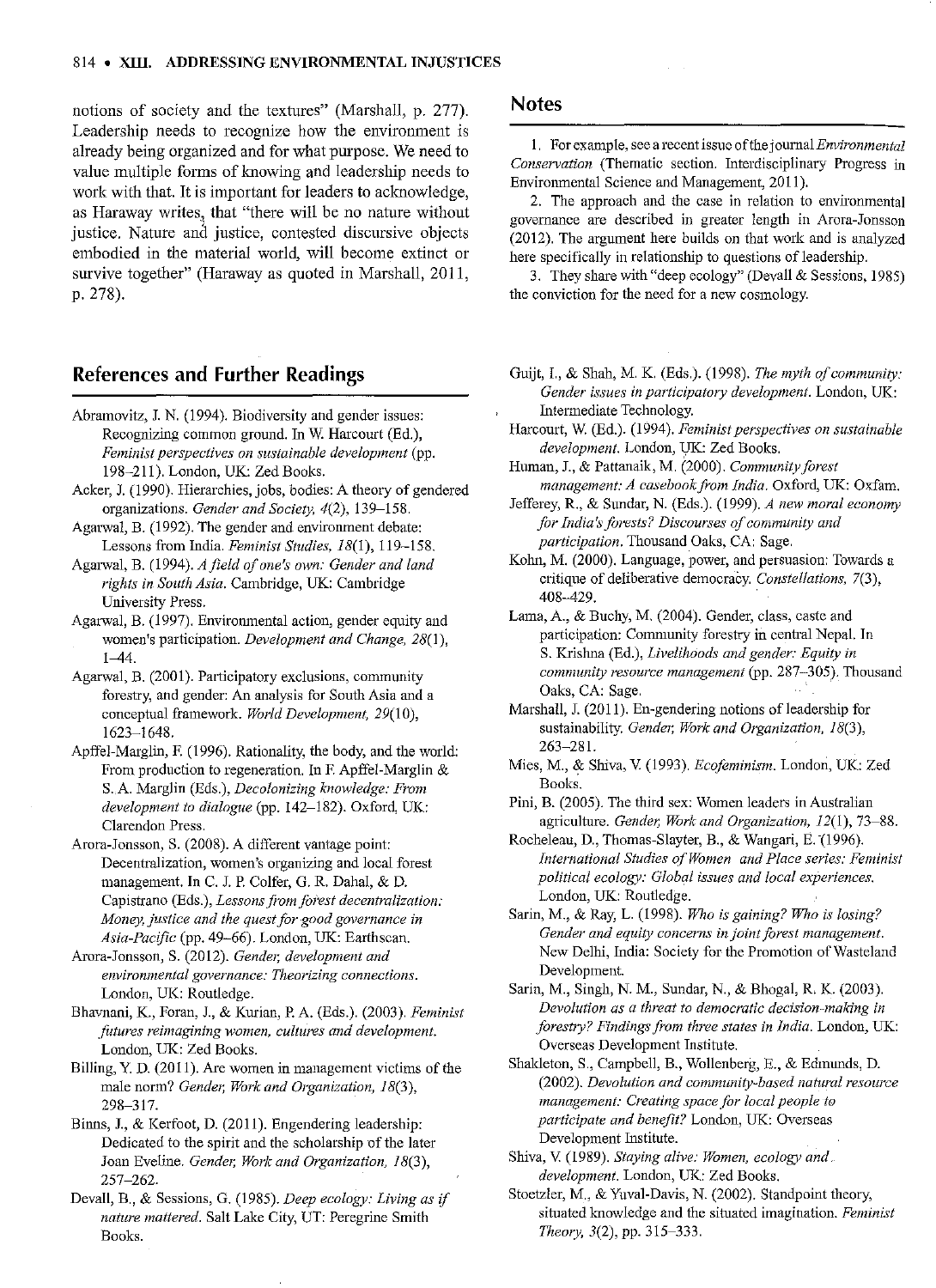notions of society and the textures" (Marshall, p. 277). Leadership needs to recognize how the environment is already being organized and for wbat purpose. We need to value multiple forms of knowing and leadership needs to work with that. It is important for leaders to acknowledge, as Haraway writes, that "there will be no nature without justice. Nature and justice, contested discursive objects embodied in the material world, will become extinct or survive together" (Haraway as quoted in Marshall, 2011, p. 278).

#### References and Further Readings

- Abramovitz, J. N. (1994). Biodiversity and gender issues: Recognizing common ground. In W. Harcourt (Ed.), *Feminist perspectives on sustainable development* (pp. 198-211). London, UK: Zed Books.
- Acker, J. (1990). Hierarchies, jobs, bodies: A theory of gendered organizations. *Gender and Society, 4(2),* 139-158.
- Agarwal, B. (1992). The gender and environment debate: Lessons from India. *Feminist Studies, 18(* l), 119-158.
- Agarwal, B. (1994). *A field ofone's own: Gender and land rights in South Asia.* Cambridge, UK: Cambridge University Press.
- Agarwal, B. (1997). Environmental action, gender equity and women's participation. *Development and Change, 28(1),*   $1-44.$
- Agarwal, B. (2001). Participatory exclusions, community forestry, and gender: An analysis for South Asia and a conceptual framework. World Development, 29(10), 1623-1648.
- Apffel-Marglin, F. (1996). Rationality, the body, and the world: From production to regeneration. In F. Apffel-Marglin & S. A. Marglin (Eds.), *Decolonizing knowledge: From*  development to dialogue (pp. 142-182). Oxford, UK: Ciarendon Press.
- Arara-Jonsson, S. (2008). A different vantage point: Decentralization, women's organizing and local forest management. In C. J. P. Colfer, G. R. Dahal, & D. Capistrano (Eds.), *Lessons from forest decentralization*: *Money, justice and the quest for good governance in*  Asia-Pacific (pp. 49-66). London, UK: Earthscan.
- Arom-Jonsson, S. (2012). *Gender, development and environmental governance: Theorizing connections.*  London, UK: Routledge.
- Bhavnani, K., Foran, J., & Kmian, P. A. (Eds.). (2003). *Feminist futures reimagining women, cultures and development.*  London, UK: Zed Books.
- Billing, Y. D. (2011). Are women in management victims of the male norm? *Gender, Work and Organization, 18(3),*  298-317.
- Binns, J., & Kerfoot, D. (2011). Bugendering leadership: Dedicated to the spirit and the scholarship of the later JoanEveline. *Gender, Workand Organization, 18(3),*  257-262.
- Devall, B., & Sessions, G. (1985). *Deep ecology: Living as if nature mattered.* Salt Lake City, UT: Peregrine Smith Books.

#### **Notes**

l. Forexample, see a recent issue of the *journalEnviranmental Conservation* (Thematic section. Interdisciplinary Progress in Environmental Science and Management, 2011 ).

2. The approach and the case in relation to environmental governance are described in greater length in Arora-Jonssan (2012). The argument here builds on that work and is analyzed here specifically in relationship to questions of leadership.

3. They share with "deep ecology" (Devall & Sessions, 1985) the conviction for the need for a new cosmology.

- Guijt, I., & Shah, M. K. (Eds.). (1998). *The myth of community:* Gender issues in participatory development. London, UK: Intermediate Technology.
- Harcourt, W (Ed.). (1994). *Feminist perspectives on sustainable development.* London, UK: Zed Books.
- Human, J., & Pattanaik, M. (2000). *Community forest management: A casebookfrom India.* Oxford, UK: Oxfam.
- Jefferey, R., & Sundar, N. (Eds.). (1999). *A new moral economy*  for India's forests? Discourses of community and *participation.* Thousand Oaks, CA: Sage.
- Kahn, M. (2000). Language, power, and persuasion: Towards a critique of deliberative democracy. *Constellations*, 7(3), 408-429.
- Lama, A., & Buchy, M. (2004). Gender, class, caste and participation: Community forestry in central Nepal. In S. Krishua (Ed.), *Livelihoads and gender: Equity in community resource management* (pp. 287-305). Thousand Oaks, CA: Sage. '
- Marshall, J. (2011). En-gendering notions of leadership for sustainability. *Gender, Work and Organization, 18(3),*  263-281.
- Mies, M.,~ Shiva, V. (1993). *Ecofeminism.* London, UK: Zed Books.
- Pini, B. (2005). The third sex: Women leaders in Australian agriculture. *Gender, Workand Organization, 12(1),* 73-88.
- Rocheleau, D., Thomas-Slayter, B., & Wangari, E:. (1996). *International Studies ofWomen and Place series: Feminist*   $p$ olitical ecology: Global issues and local experiences. London, UK: Routledge.
- Sarin, M., & Ray, L. (1998). *Who is gaining? Who is losing? Gender and equity cancerns in joint forest management.*  New Delhi, India: Society for the Promotion of Wasteland Development.
- Sarin, M., Singh, N. M., Sundar, N., & Bhogal, R. K. (2003). *Devolution as a threat to demoeratic decision-maläng in forestry? Findings from three states in India.* London, UK: Overseas Development Institute.
- Shaldeton, S., Campbell, B., Wollenberg, E., & Edmunds, D. (2002). *Devolution and community-based natural resource management: Creating space for local people to participale and benejit?* London, UK: Overseas Development Institute.
- Shiva, V. (1989). *Staying alive: Women, ecology and* ... *development.* London, UK: Zed Books.
- Stoetzler, M., & Yuval-Davis, N. (2002). Standpoint theory, situated knowledge and the situated imagination. *Feminist Theory, 3(2), pp.* 315-333.